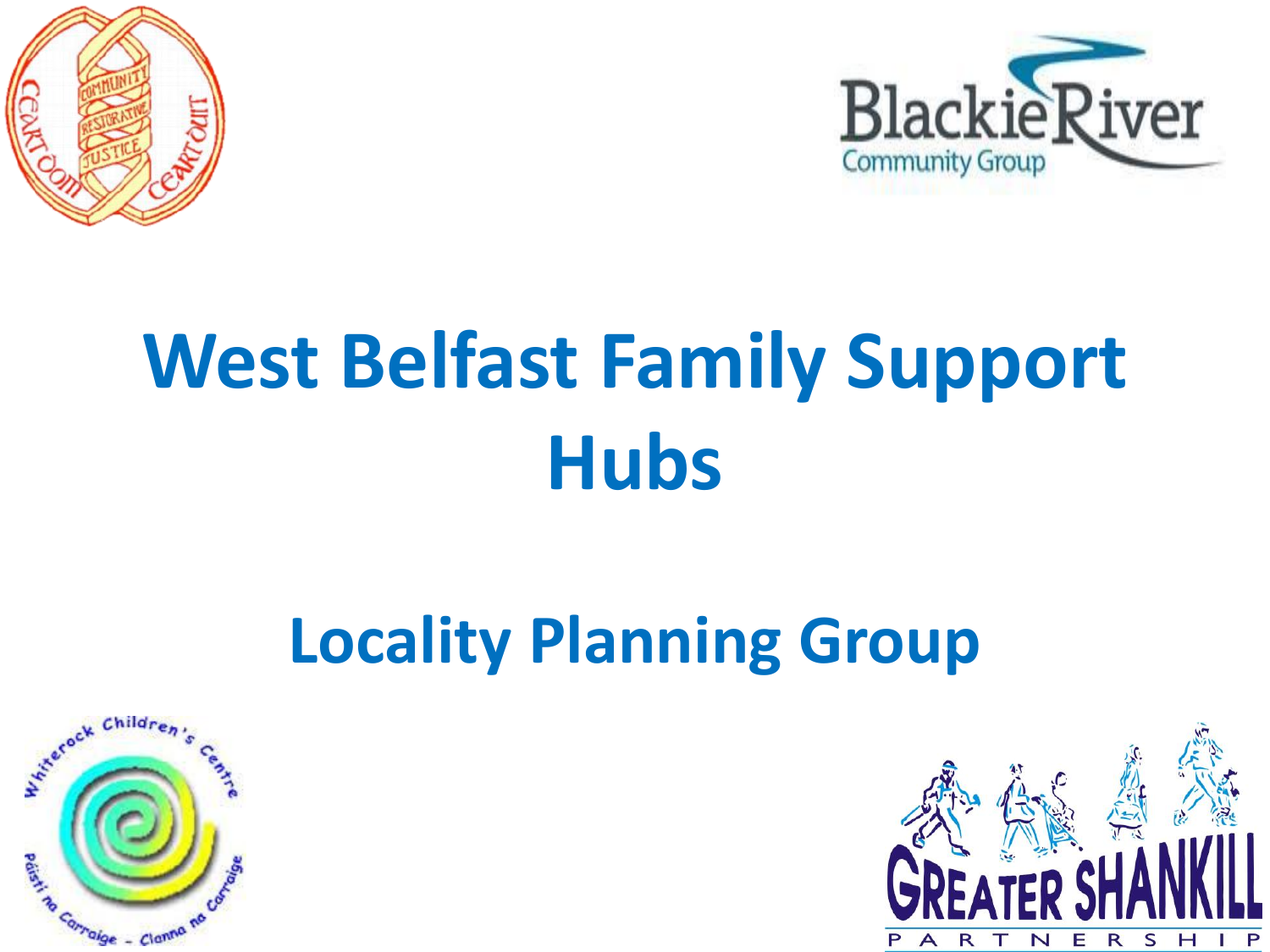

#### **April 2015 – December 2016**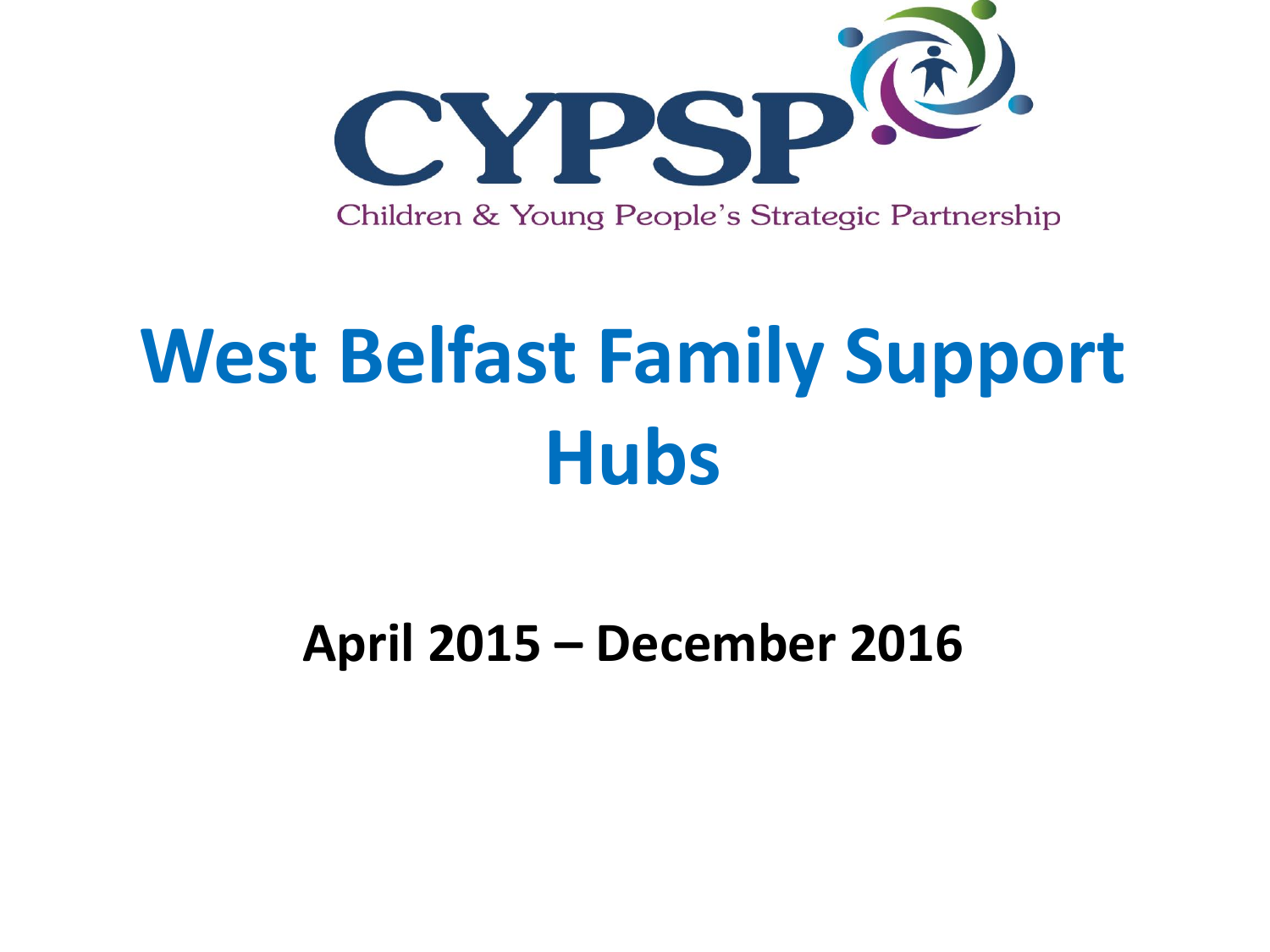

# CYPSP<sup>. 2.</sup><br>Children & Young People's Strategic Partnership **Coverage of West Belfast**

| <b>Greater Shankill Family Support Hub:</b> | <b>Upper Springfield / Whiterock Hub:</b>    |
|---------------------------------------------|----------------------------------------------|
| <b>Greater Shankill Partnership</b>         | <b>Whiterock Children's Centre</b>           |
| <b>Greater Falls Family Support Hub:</b>    | <b>Outer West Family Support Hub:</b>        |
| <b>Blackie River Community Group</b>        | <b>Community Restorative Justice Ireland</b> |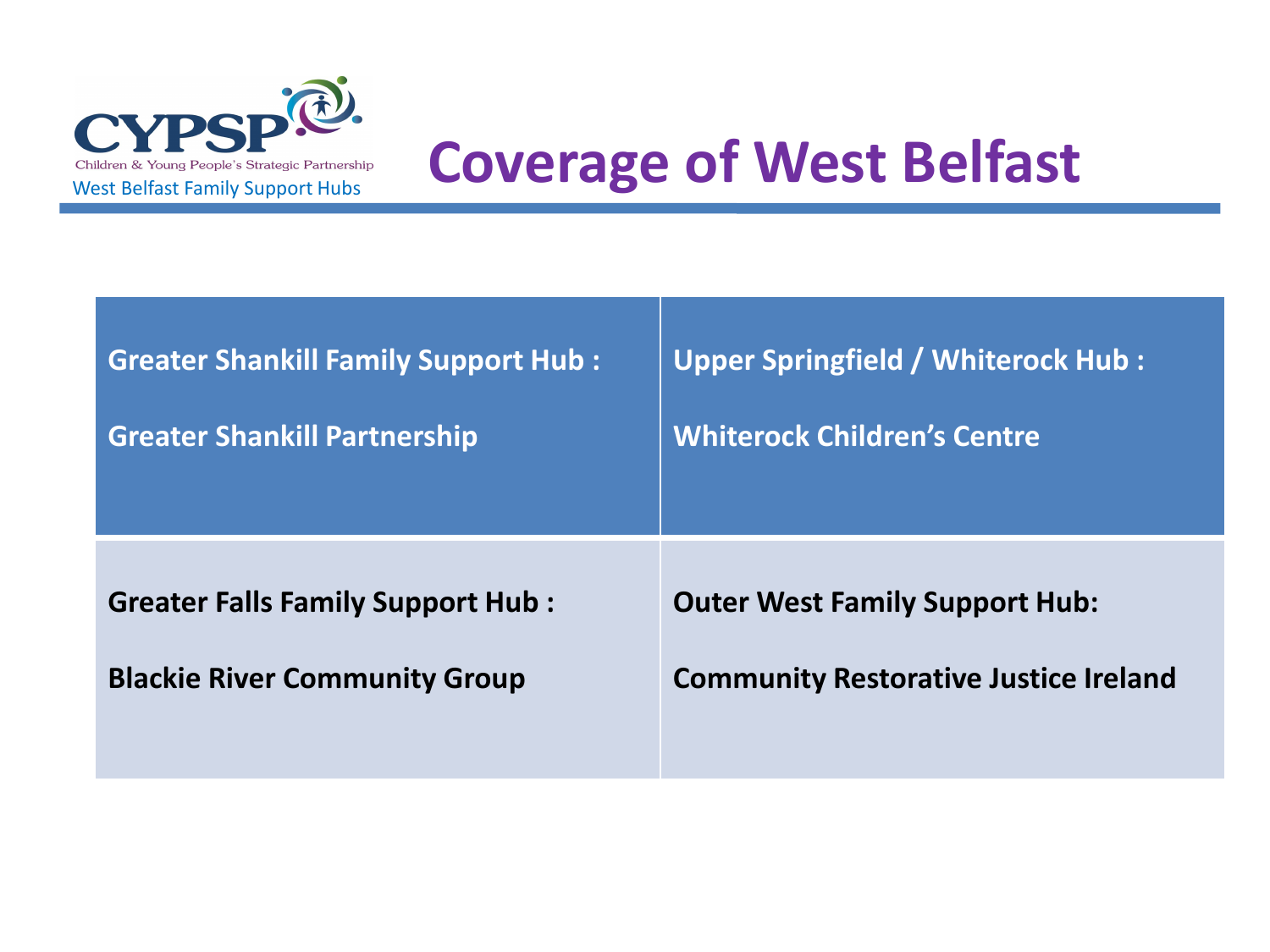

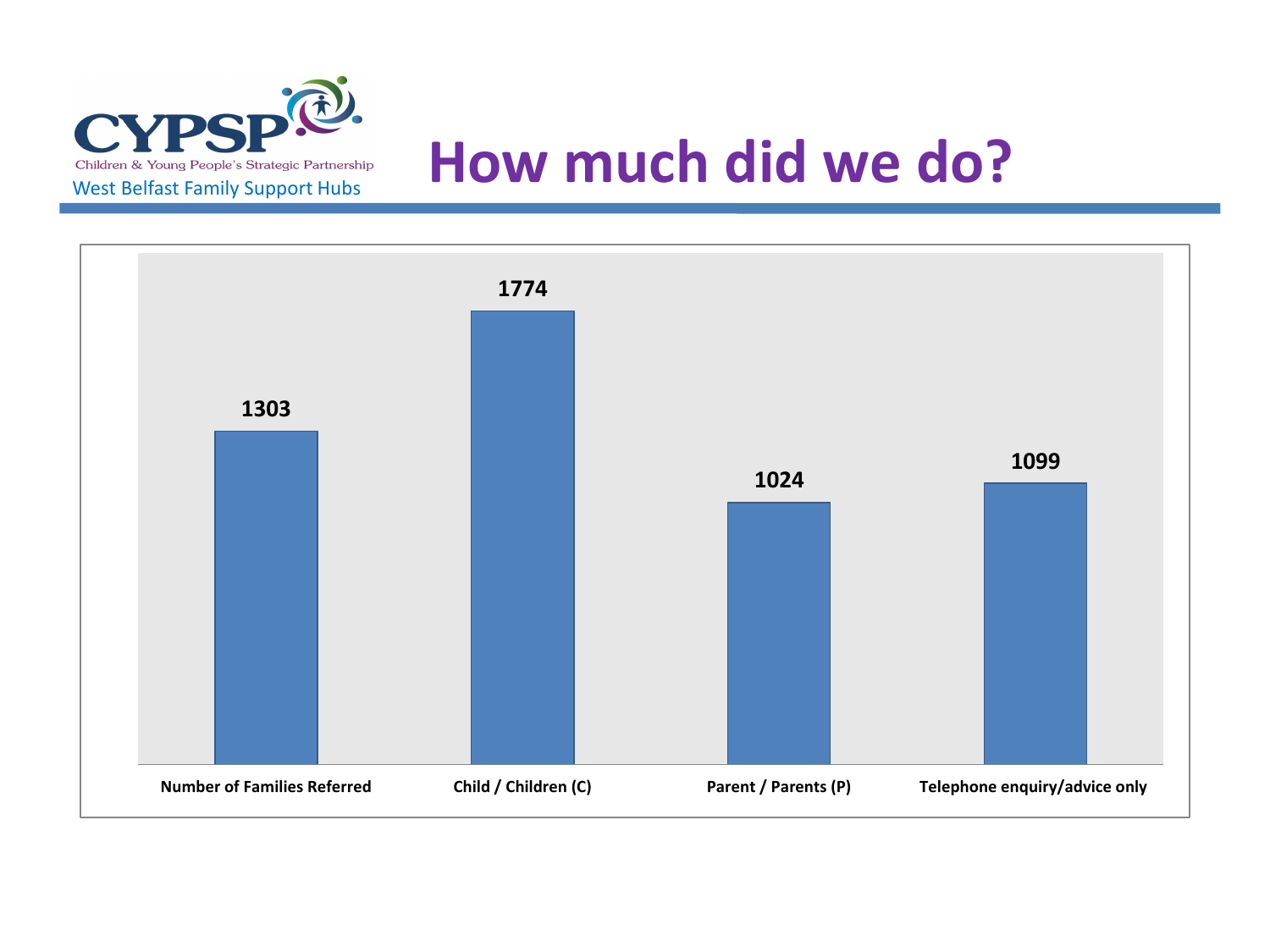

### **Household composition**

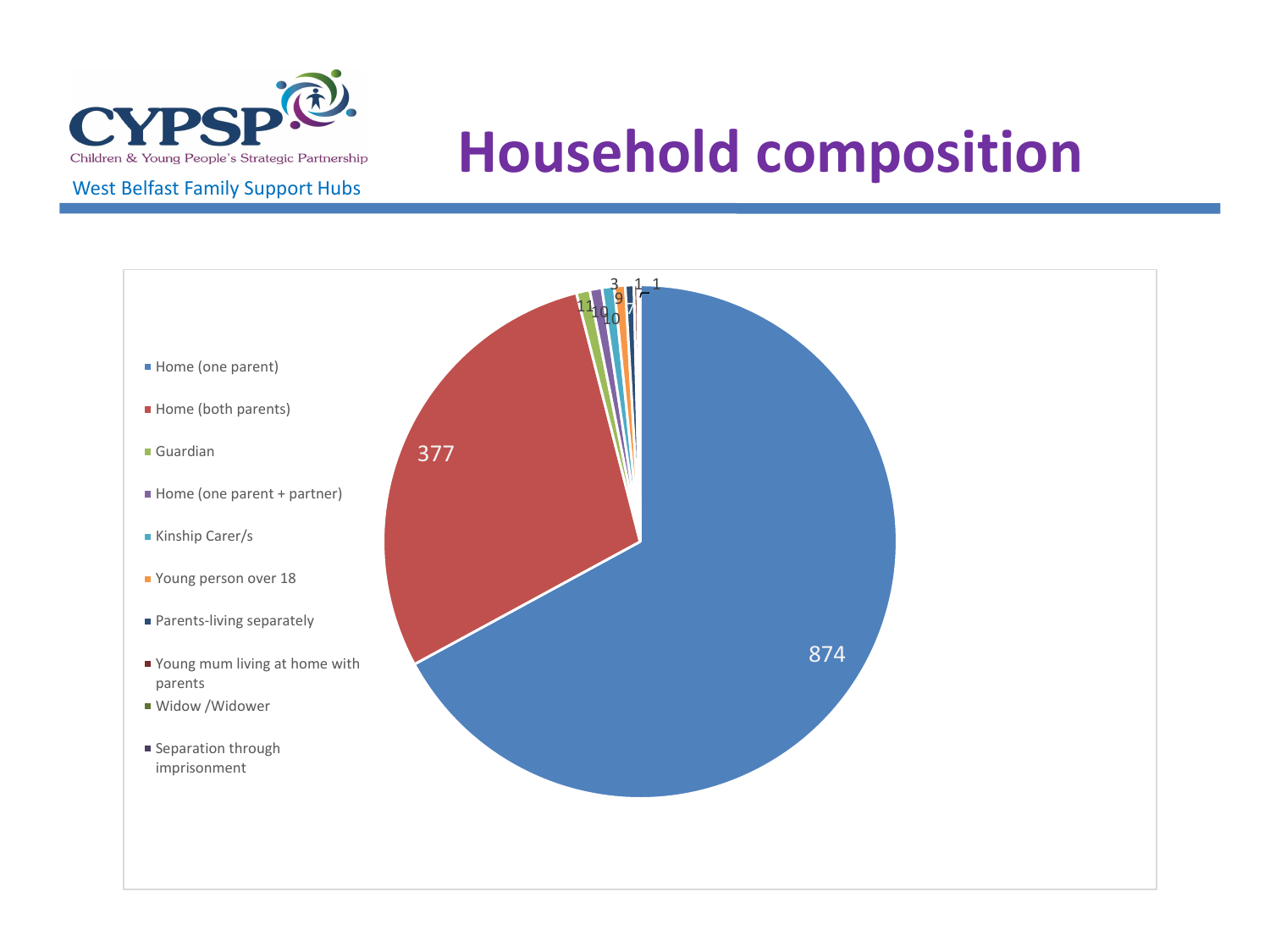

#### **Children's Age & Disability**



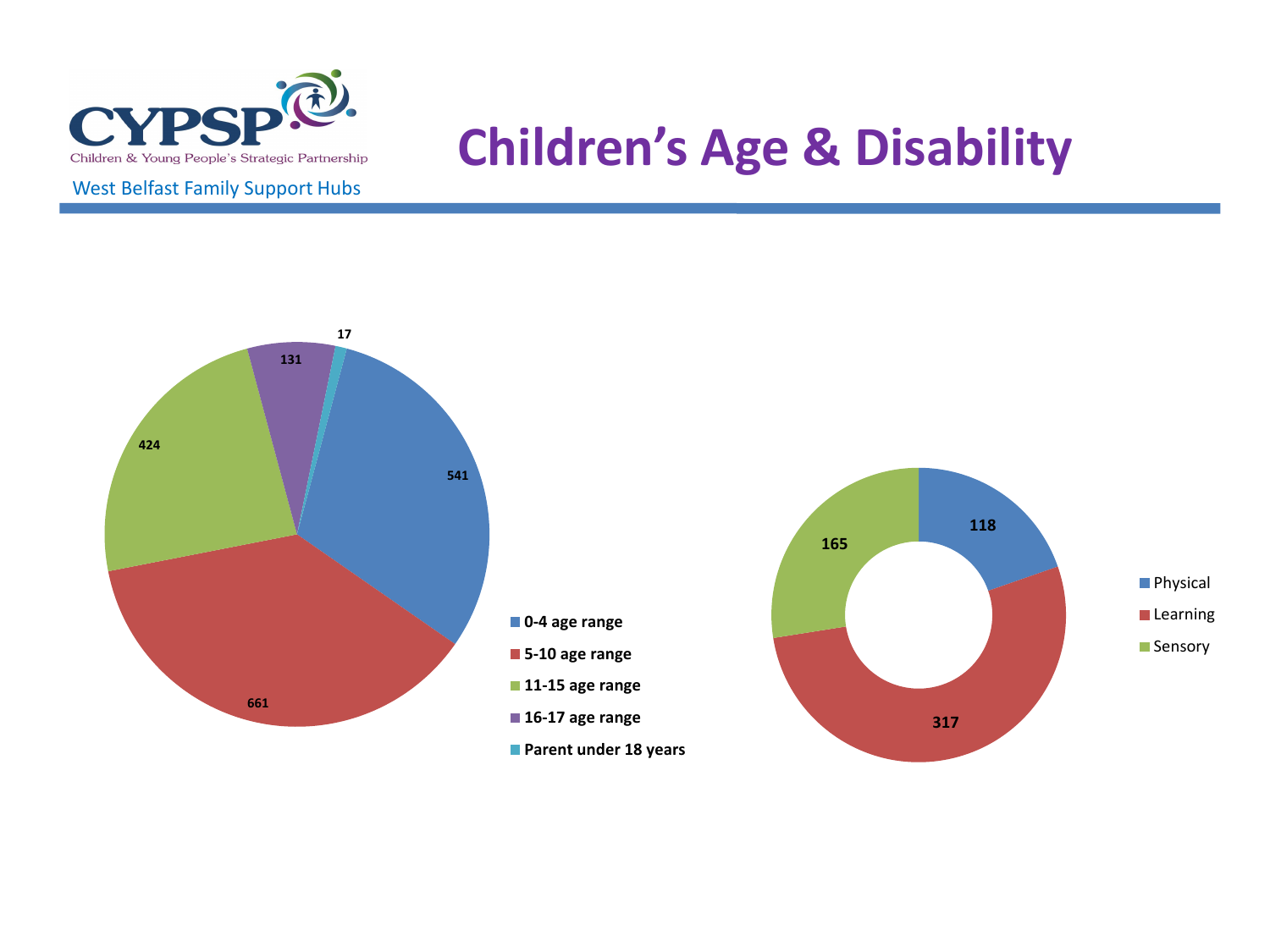

### **Children's profile**

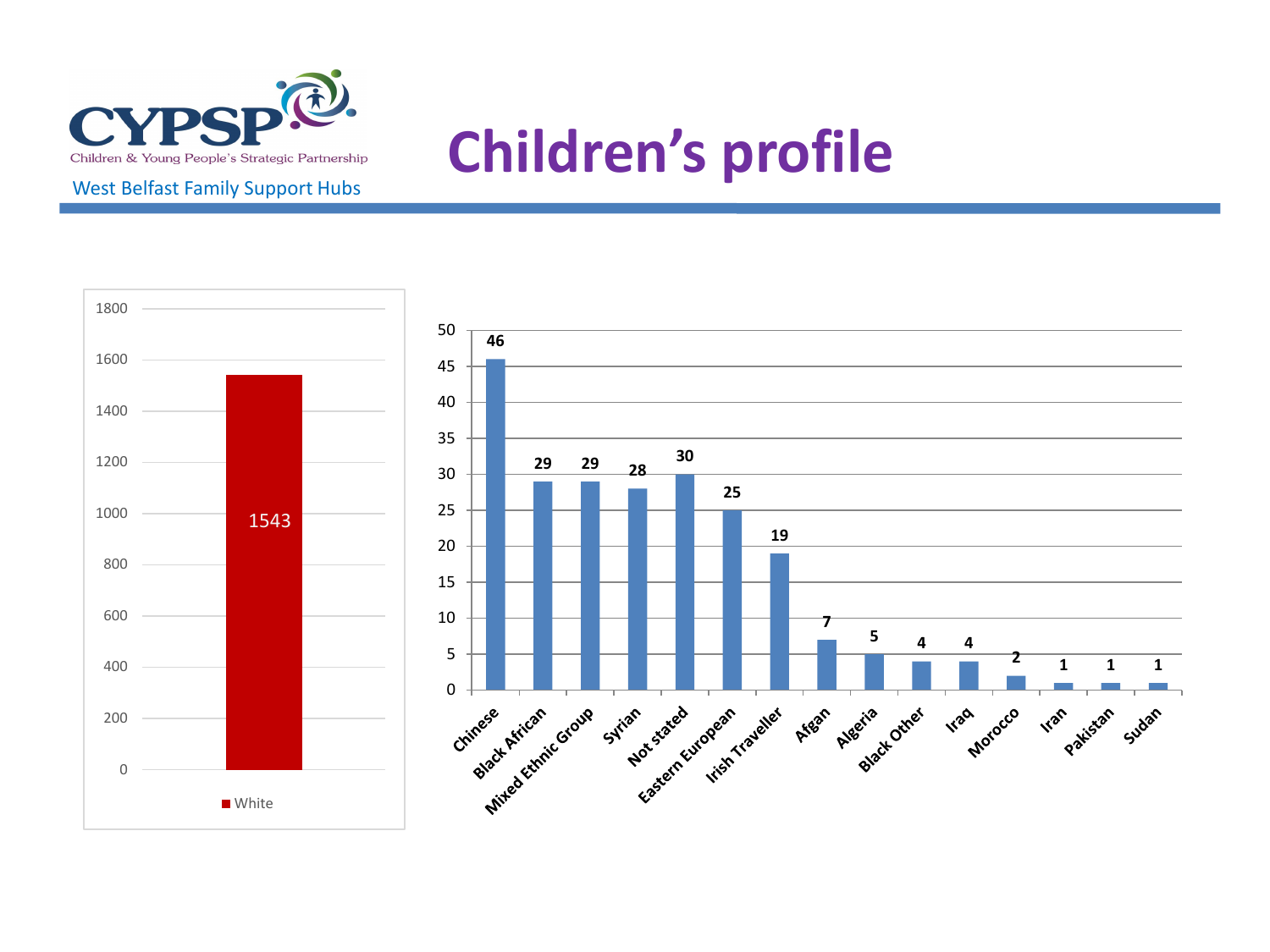

### **Parents' profile**

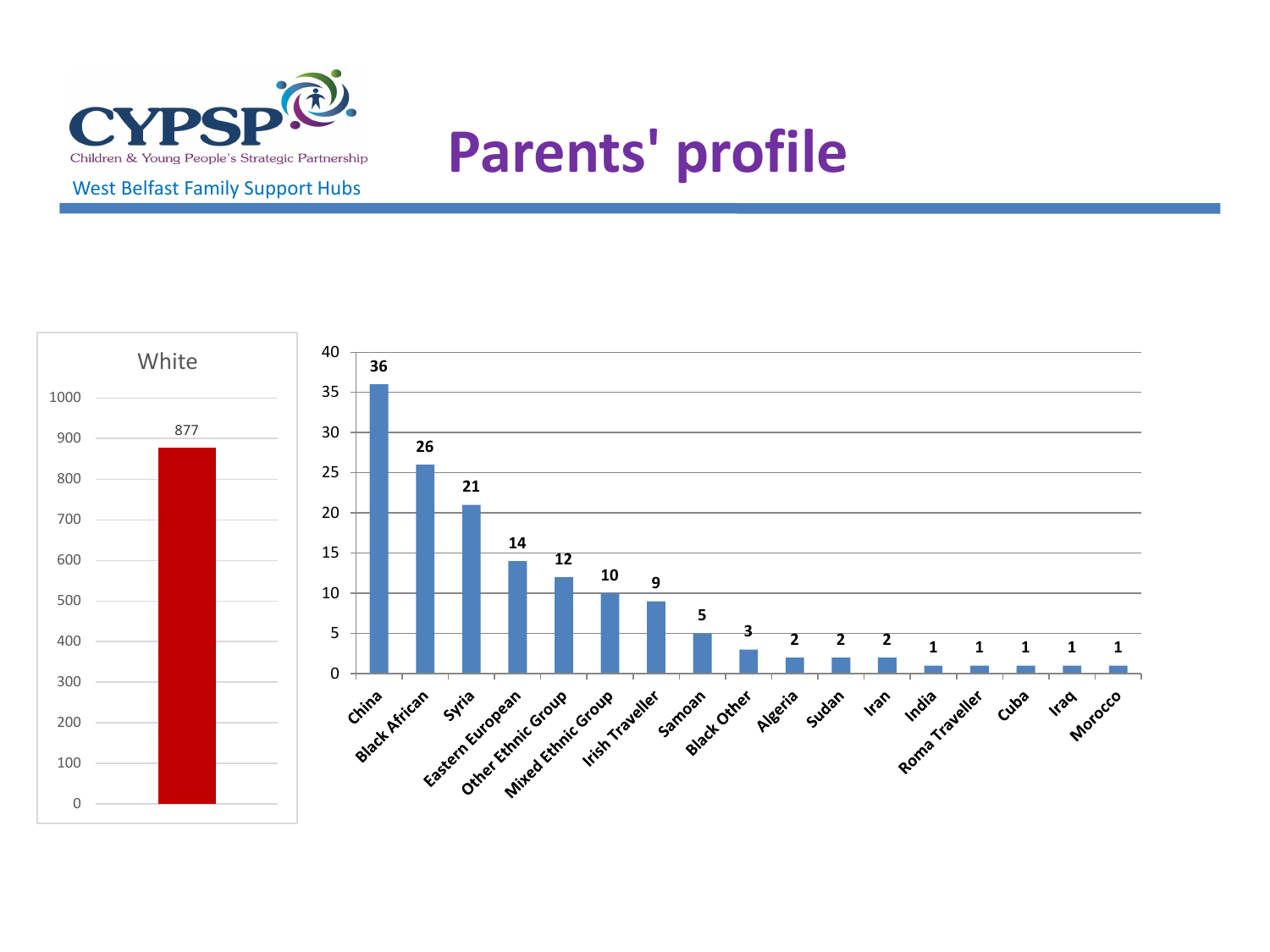

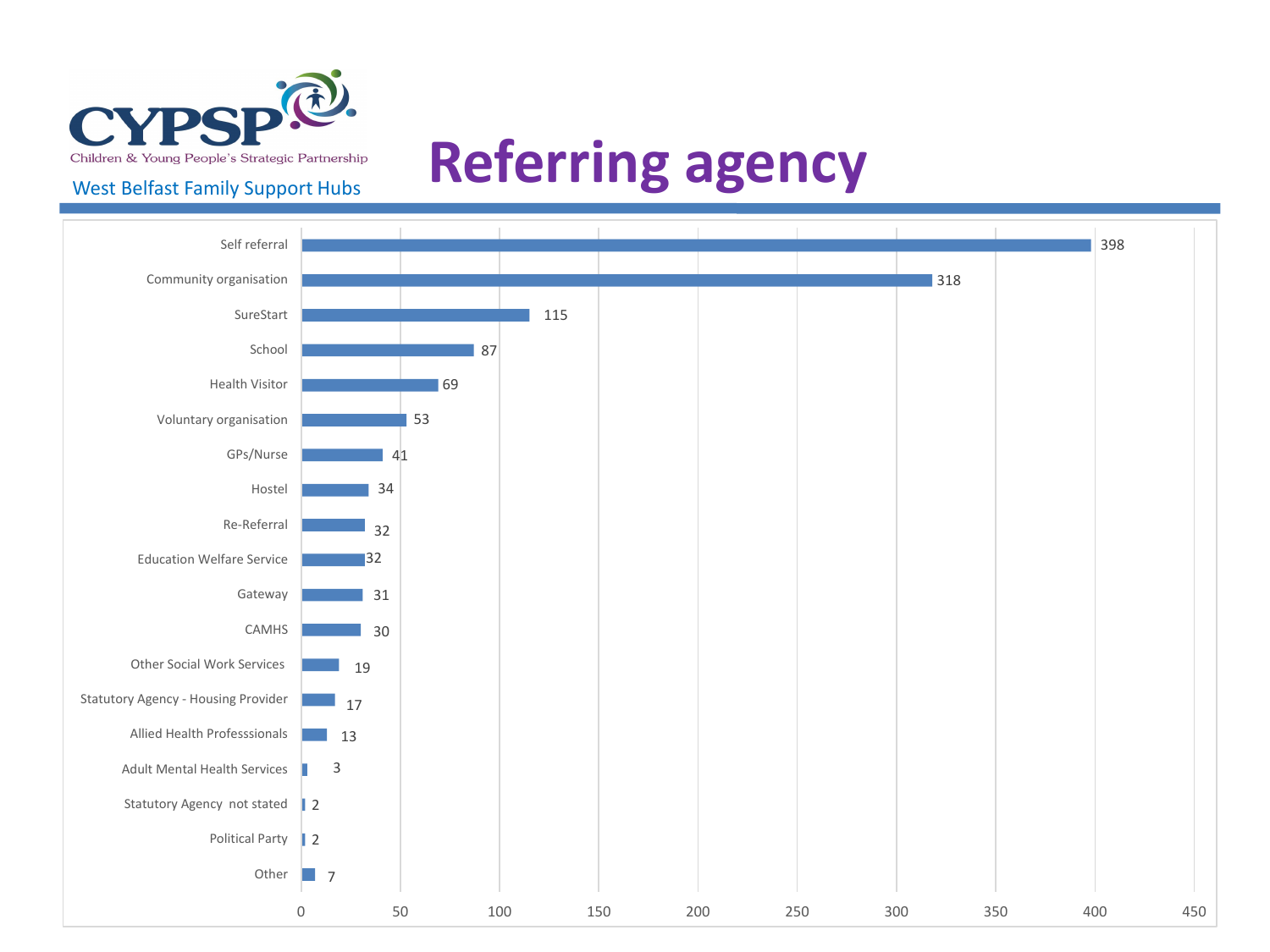

### **Reasons for referral - 1**

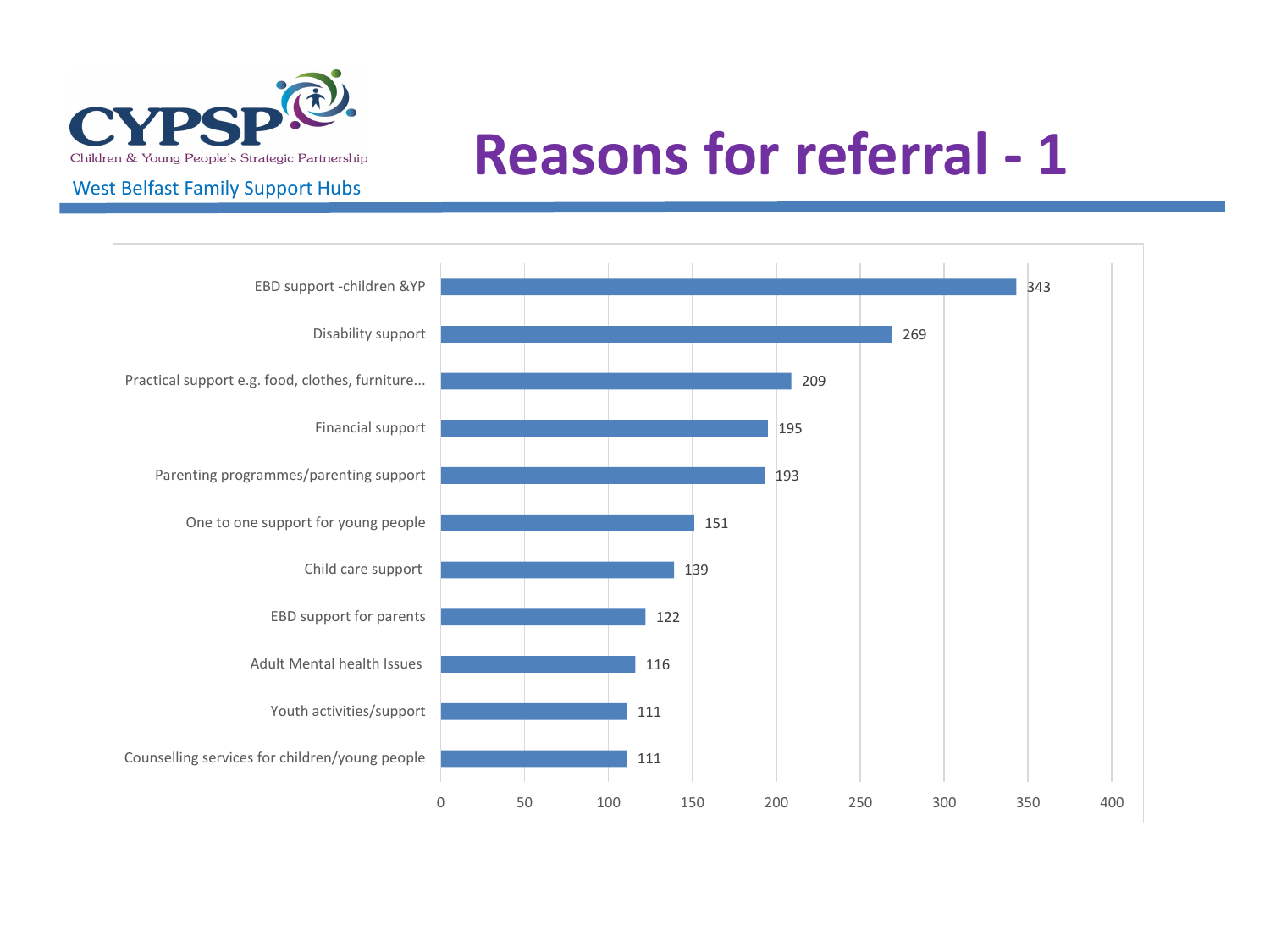

### **Reasons for referral - 2**

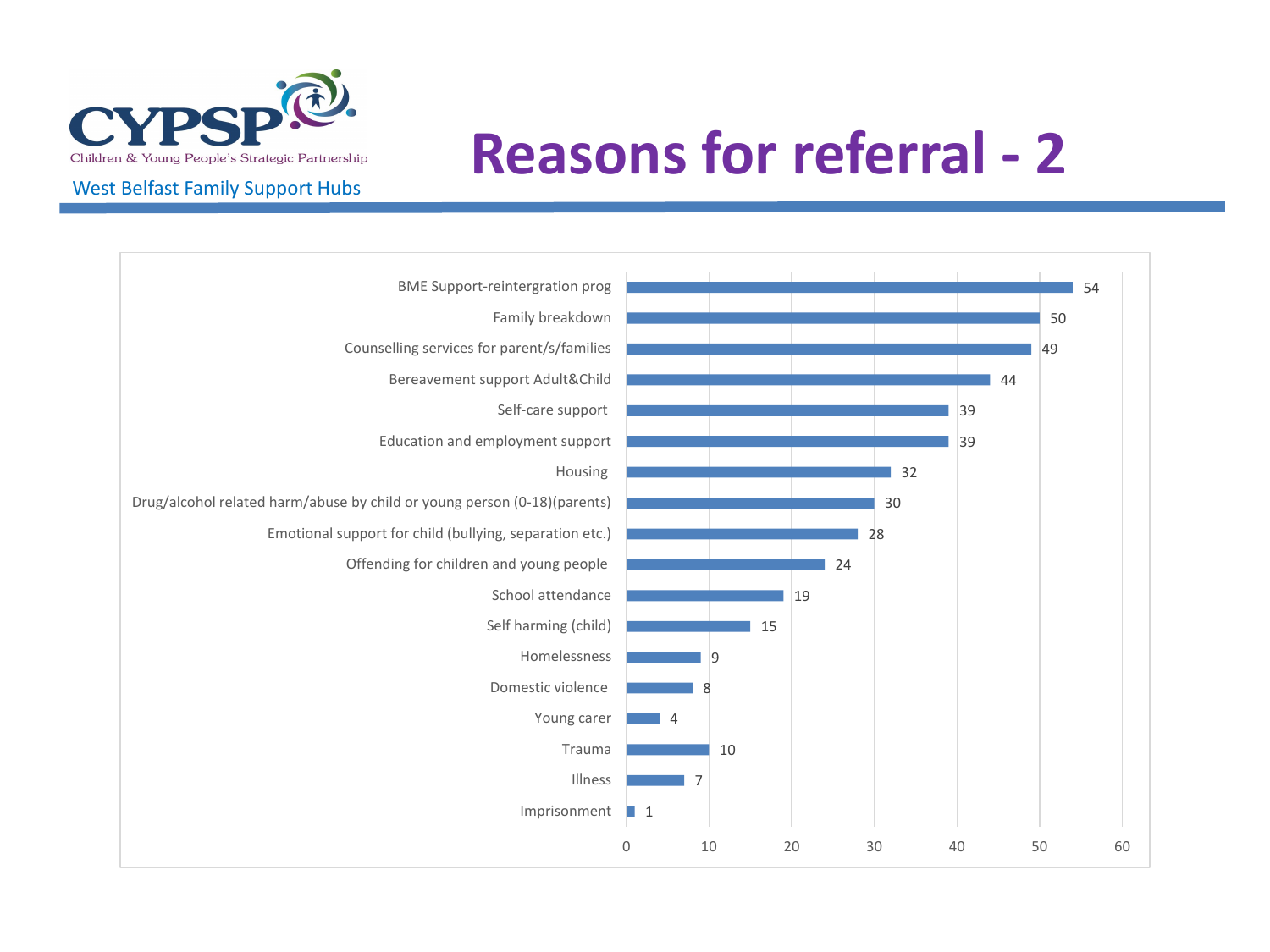

### Children & Young People's Strategic Partnership<br>
West Belfast Family Support Hubs<br>
West Belfast Family Support Hubs

#### Total unmet need : 51

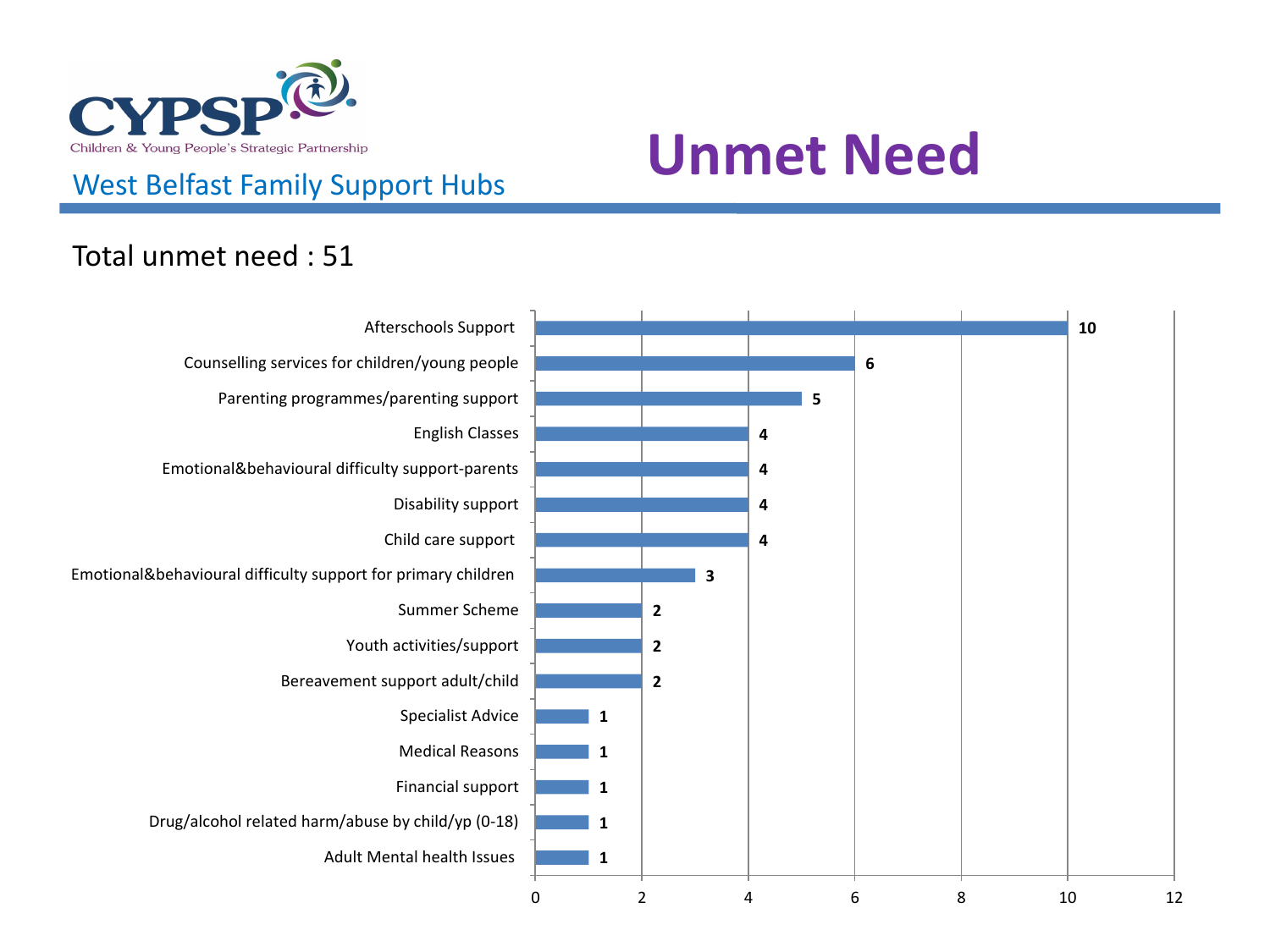

### Children & Young People's Strategic Partnership<br>West Belfast Family Support Hubs **Gaps/services on demand**

#### **Asd/Adhd assessment / support :**

ASD referrals diagnosed and yet to be diagnosed- requests around emotional regulation and behaviour management, parent support while awaiting asd assessment.

#### **Financial support**

#### **Mentoring / personal development for 7-10 year olds (not counselling)**

**Childcare** support while parents attend support services (education/ training/ specialist appointments), or for integration purposes.

#### **Afterschool services**

**English** classes for new comers